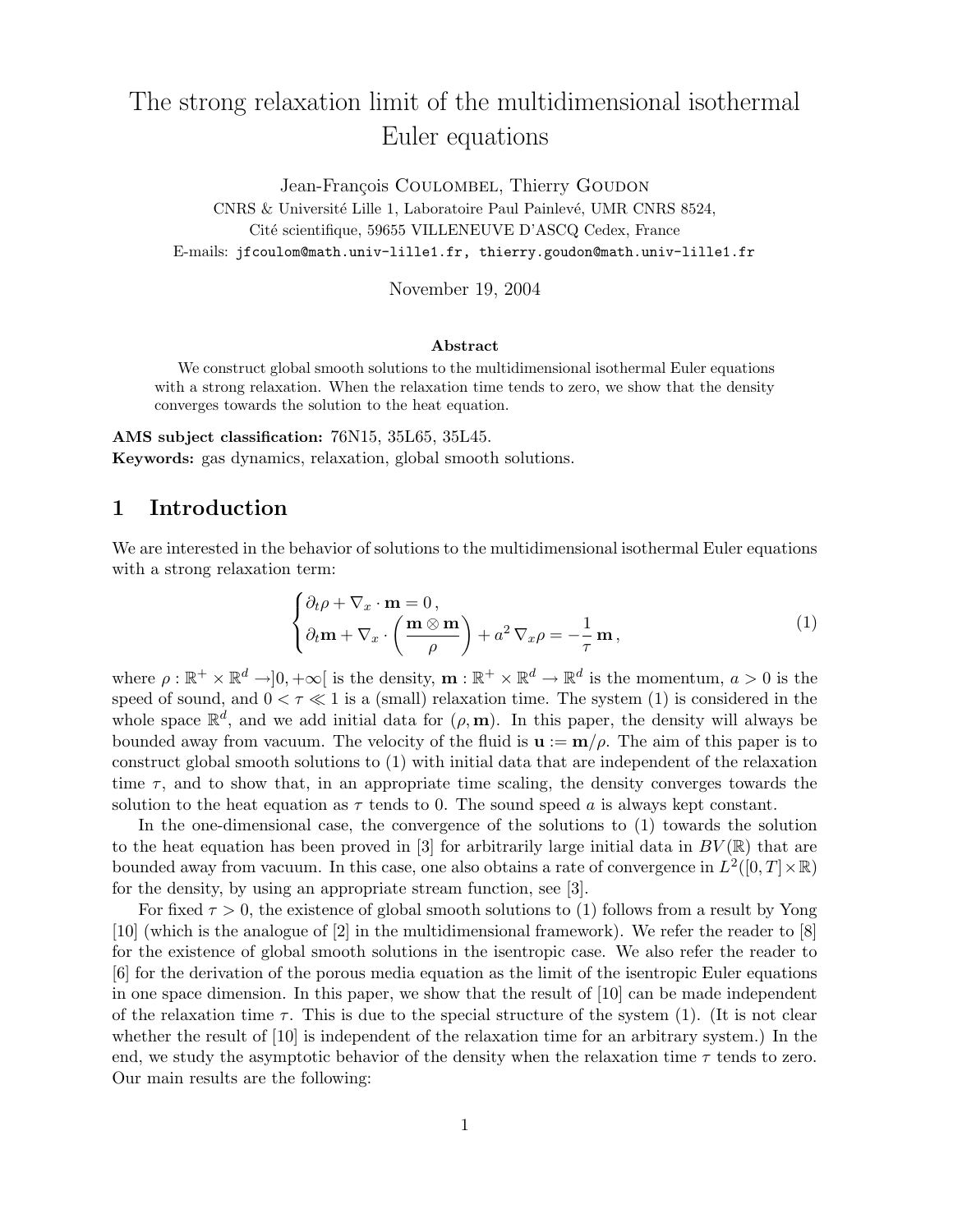**Theorem 1.** Let  $\overline{\rho} > 0$ , and let  $k \in \mathbb{N}$  with  $k > d/2 + 1$ . There exist two constants  $\delta > 0$  and  $C > 0$  such that, for all  $\tau \in ]0,1]$  and for all initial data  $(\rho_0, \mathbf{m}_0)$  verifying  $\|\rho_0 - \overline{\rho}\|_{H^k(\mathbb{R}^d)}$  +  $\|\mathbf{m}_0\|_{H^k(\mathbb{R}^d)} \leq \delta$ , there exists a unique global solution  $(\rho^\tau, \mathbf{m}^\tau)$  to (1) such that  $(\rho^\tau - \overline{\rho}, \mathbf{m}^\tau) \in$  $\mathcal{C}(\mathbb{R}^+; H^k(\mathbb{R}^d))$ . Moreover, this solution satisfies

$$
\sup_{t\geq 0} \left( \|\rho^{\tau}(t) - \overline{\rho}\|_{H^k(\mathbb{R}^d)}^2 + \|\mathbf{m}^{\tau}(t)\|_{H^k(\mathbb{R}^d)}^2 \right) + \frac{1}{\tau} \int_0^{+\infty} \|\mathbf{m}^{\tau}(s)\|_{H^k(\mathbb{R}^d)}^2 ds
$$
  
\$\leq C \left( \|\rho\_0 - \overline{\rho}\|\_{H^k(\mathbb{R}^d)}^2 + \|\mathbf{m}\_0\|\_{H^k(\mathbb{R}^d)}^2 \right). (2)

As a consequence, we can study the convergence of the solutions  $\rho^{\tau}$  in the strong relaxation limit, that is, when  $\tau$  tends to 0. The initial data are chosen independent of  $\tau$ , and the convergence is observed on a large time scale. Namely, we shall prove the following statement:

**Corollary 1.** Let the assumptions of Theorem 1 be fulfiled. Let  $(\rho^{\tau}, m^{\tau})$  denote the corresponding solution to (1), and let us set

$$
\varrho^\tau(s,x):=\rho^\tau(s/\tau,x)\,,\qquad \mathbf{v}^\tau(s,x):=\mathbf{u}^\tau(s/\tau,x)\,.
$$

Then,  $\varrho^{\tau} - \overline{\rho}$  is bounded in  $\mathcal{C}(\mathbb{R}^+; H^k(\mathbb{R}^d))$ , and  $(\varrho^{\tau} \mathbf{v}^{\tau})/\tau$  is bounded in  $L^2(\mathbb{R}^+; H^k(\mathbb{R}^d))$ . Moreover, if  $B_r$  denotes the ball of radius r in  $\mathbb{R}^d$ , then for any  $0 < T, R < \infty$ , and for any  $0 < k' < k$ ,  $(\varrho^{\tau})$  converges in  $\mathcal{C}([0,T];H^{k'}(B_R))$  towards the solution  $\varrho \in \mathcal{C}(\mathbb{R}^+;\overline{\rho}+H^k(\mathbb{R}^d))$  to the heat equation

$$
\begin{cases} \partial_s \varrho - a^2 \Delta_x \varrho = 0, & s \ge 0, x \in \mathbb{R}^d, \\ \varrho|_{s=0} = \rho_0, & x \in \mathbb{R}^d. \end{cases}
$$
 (3)

## 2 Uniform Well-Posedness

#### 2.1 Preliminary transformations

Recall that system (1) admits the following entropy:

$$
\eta(\rho, \mathbf{m}) := \frac{|\mathbf{m}|^2}{2\rho} + a^2 \rho \ln \rho, \qquad (4)
$$

whose flux is

$$
q(\rho, \mathbf{m}) := \frac{|\mathbf{m}|^2}{2\rho^2} \mathbf{m} + a^2 (1 + \ln \rho) \mathbf{m}.
$$

It is straightforward to check that the entropy  $\eta$  is a strictly convex function of  $(\rho, \mathbf{m})$  in the open set  $\{(\rho, \mathbf{m}) \in ]0, +\infty[\times \mathbb{R}^d\}$  where (1) is hyperbolic. For smooth solutions to (1), one has the additional balance law

$$
\partial_t \eta + \nabla_x \cdot q = -\frac{1}{\tau} \rho |\mathbf{u}|^2.
$$

We fix once and for all a positive density  $\bar{\rho} > 0$ , and we introduce the entropic variables:

$$
W = \begin{pmatrix} U \\ V \end{pmatrix} := \nabla \eta(\rho, \mathbf{m}) - \nabla \eta(\overline{\rho}, 0) = \begin{pmatrix} a^2 \ln(\frac{\rho}{\overline{\rho}}) - \frac{1}{2} |\mathbf{u}|^2 \\ \mathbf{u} \end{pmatrix},
$$
(5)

in order to use Godunov's symmetrization. Note that this is a change of variables from the open set  $\{(\rho, \mathbf{m}) \in ]0, +\infty[\times \mathbb{R}^d\}$  to the whole space  $\mathbb{R}^{1+d}$ . After a few simplifications, we show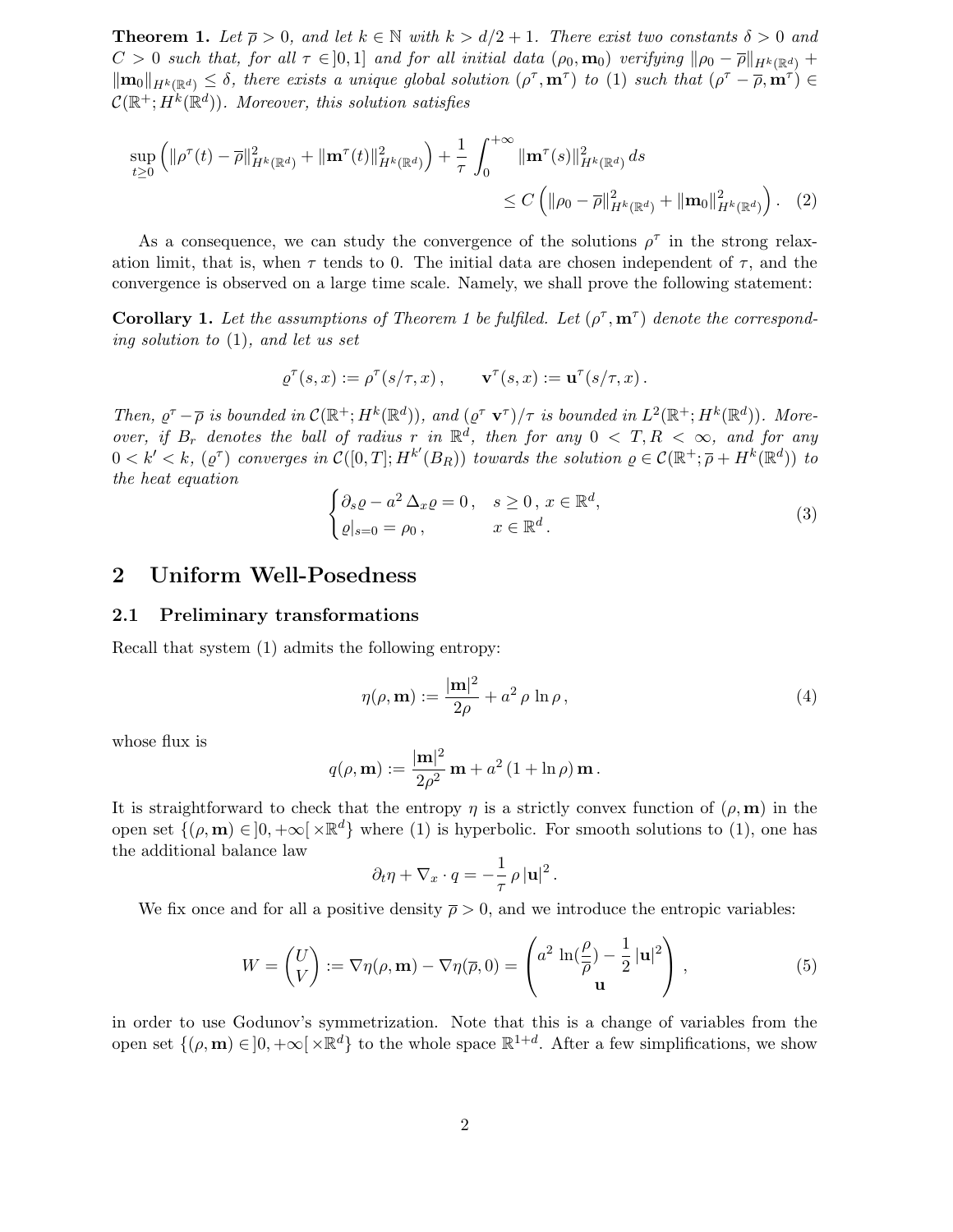that for smooth solutions  $(\rho, \mathbf{m})$  away from vacuum, (1) is equivalent to a quasilinear symmetric hyperbolic system for  $W = (U, V)$ :

$$
A_0(V)\,\partial_t W + \sum_{j=1}^d A_j(V)\,\partial_{x_j} W = -\frac{a^2}{\tau} \begin{pmatrix} 0\\V \end{pmatrix} ,\tag{6}
$$

where  $A_0(V)$  is a symmetric positive definite matrix, the matrices  $A_i(V)$  are symmetric, and are defined as follows:

$$
A_0(V) := \begin{pmatrix} 1 & V^T \\ V & a^2 I_d + V \otimes V \end{pmatrix},\tag{7}
$$

$$
A_j(V) := \begin{pmatrix} V_j & a^2 e_j^T + V_j V^T \\ a^2 e_j + V_j V & a^2 (e_j \otimes V + V \otimes e_j) + V_j (a^2 I_d + V \otimes V) \end{pmatrix} .
$$
 (8)

To avoid overloading the notations, we define the new relaxation parameter  $\tilde{\tau} := \tau/a^2$ , so that (6) reads

$$
A_0(V)\,\partial_t W + \sum_{j=1}^d A_j(V)\,\partial_{x_j} W = -\frac{1}{\tilde{\tau}}\begin{pmatrix}0\\V\end{pmatrix},\tag{9}
$$

Observe that the matrices  $A_0, \ldots, A_d$  are independent of  $\tilde{\tau}$ , and that they only depend on the component  $V$  of the vector  $W$ . (The sound speed  $a$  is fixed once and for all.) This will be extensively used in what follows. In the next paragraph, we are going to show an energy estimate for smooth solutions to (9) that may be defined only locally in time. Such (local in time) smooth solutions exist thanks to Kato's result, see [4] or [5]. This energy estimate will yield global existence of smooth solutions for small enough initial data in the Sobolev space  $H^k(\mathbb{R}^d), k > 1 + d/2.$ 

#### 2.2 Energy estimates

We first introduce some classical notations. For all integer  $\ell$ , the Sobolev space  $H^{\ell}(\mathbb{R}^d)$  is equipped with the norm

$$
\|f\|^2_{H^\ell(\mathbb{R}^d)}:=\sum_{\alpha\in\mathbb{N}^d,|\alpha|\leq\ell}\int_{\mathbb{R}^d}|\partial_x^\alpha f(x)|^2\,dx\sim\int_{\mathbb{R}^d}\left(1+|\xi|^2\right)^\ell|\widehat{f}(\xi)|^2\,d\xi\,.
$$

We now fix an integer k such that  $k > 1+d/2$ . For any positive time  $T > 0$ , and any function  $W = (U, V) \in \mathcal{C}([0, T]; H^k(\mathbb{R}))$ , (with  $U \in \mathbb{R}$  and  $V \in \mathbb{R}^d$ ), we introduce the energy functional

$$
N_{\widetilde{\tau}}(T)^2 := \sup_{0 \le s \le T} \|W(s)\|_{H^k(\mathbb{R}^d)}^2 + \frac{1}{\widetilde{\tau}} \int_0^T \|V(s)\|_{H^k(\mathbb{R}^d)}^2 ds + \widetilde{\tau} \int_0^T \|\nabla_x W(s)\|_{H^{k-1}(\mathbb{R}^d)}^2 ds. \tag{10}
$$

We also define

$$
S(T) := \|W\|_{L^{\infty}([0,T]\times\mathbb{R}^d)} + \|\nabla_x W\|_{L^{\infty}([0,T]\times\mathbb{R}^d)}.
$$
\n(11)

Note that the functional S is independent of the relaxation parameter  $\tilde{\tau}$ . Observe also that, since  $k > 1 + d/2$ , Sobolev's imbedding Theorem yields the following inequalities:

$$
S(T) \leq \overline{C} N_{\widetilde{\tau}}(T), \qquad \qquad ||V||_{L^2([0,T];W^{1,\infty}(\mathbb{R}^d))} \leq \overline{C} \sqrt{\widetilde{\tau}} N_{\widetilde{\tau}}(T),
$$
  

$$
||\nabla_x W||_{L^2([0,T];L^\infty(\mathbb{R}^d))} \leq \overline{C} \frac{N_{\widetilde{\tau}}(T)}{\sqrt{\widetilde{\tau}}},
$$

for some numerical constant  $\overline{C}$ .

We are going to prove the following: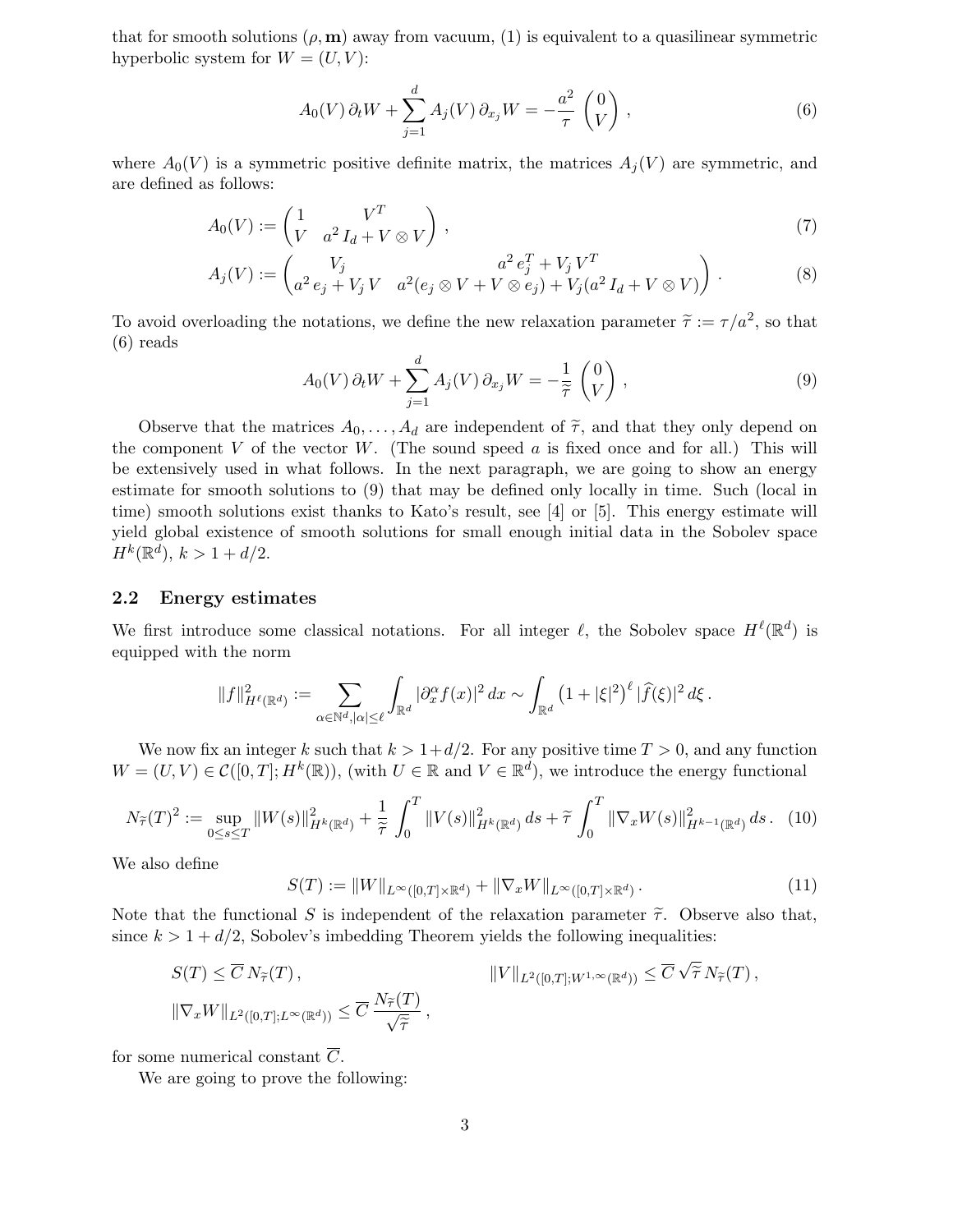**Proposition 1.** Let  $\widetilde{\tau} \in ]0, a^{-2}]$ , let  $T > 0$ , and assume that  $W \in \mathcal{C}([0, T]; H^k(\mathbb{R}^d))$  is a solution to (9). There exists an increasing function  $C : \mathbb{R}^+ \to \mathbb{R}^+$ , that is independent of  $T$ ,  $\tilde{\tau}$ , and  $W$ , such that the following inequality holds:

$$
N_{\widetilde{\tau}}(T)^2 \le C\big(S(T)\big) \left(N_{\widetilde{\tau}}(0)^2 + N_{\widetilde{\tau}}(T)^3 + N_{\widetilde{\tau}}(T)^4\right).
$$

The proof splits into three steps. One first estimates the  $L^{\infty}([0,T]; L^{2}(\mathbb{R}^{d}))$  norm of W and the  $L^2([0,T] \times \mathbb{R}^d)$  norm of V by integrating the entropy balance law for the corresponding solution to the isothermal Euler equations. Then one estimates the  $L^{\infty}([0,T]; H^k(\mathbb{R}^d))$  norm of W and the  $L^2([0,T];H^k(\mathbb{R}^d))$  norm of V, by using the classical energy method for the system (9) (see, e.g., [5]). Special attention is needed to obtain uniform bounds with respect to the relaxation parameter  $\tilde{\tau}$ . Eventually, one recovers the  $L^2([0,T]; H^{k-1}(\mathbb{R}^d))$  estimate of  $\nabla_x W$  by using the so-called Kawashima condition. (This final step was already achieved in [10], but it is crucial here to check the independence of the constants with respect to  $\tilde{\tau}$ .)

In what follows, the constants in the inequalities may depend on the sound speed  $a$ , but they are always independent of  $\tau$ , or  $\tilde{\tau}$ . We recall that  $\tau$  and  $\tilde{\tau}$  only differ by a multiplicative constant. Moreover, C will always denote either a constant, or a nonnegative increasing function of its argument, that may vary from line to line or within the same line.

## **2.2.1** The  $L^{\infty}(L^2)$  estimate of W

Let  $W \in \mathcal{C}([0,T]; H^k(\mathbb{R}^d))$  be a solution to (9), that corresponds (for the original unknown quantities) to a solution  $(\rho, \mathbf{m}) \in C([0, T]; \overline{\rho} + H^k(\mathbb{R}^d)) \times C([0, T]; H^k(\mathbb{R}^d))$  to the isothermal Euler equations (1), which is bounded away from vacuum.

To obtain the first useful estimate, it is convenient to slightly modify the entropy (4). We set

$$
\widetilde{\eta}(\rho, \mathbf{m}) := \eta(\rho, \mathbf{m}) - a^2 \overline{\rho} \ln \overline{\rho} - a^2 (1 + \ln \overline{\rho})(\rho - \overline{\rho}),
$$

which is still, of course, a strictly convex entropy for the system (1). Its flux is denoted  $\tilde{q}(\rho, \mathbf{m})$ . Moreover, the entropy  $\widetilde{\eta}$  satisfies

$$
\widetilde{\eta}(\overline{\rho},0)=0\,,\quad \nabla \widetilde{\eta}(\overline{\rho},0)=0\,.
$$

Actually,  $\tilde{\eta}$  is the sum of the kinetic energy  $(\rho |u|^2)/2$  and the relative entropy of the density  $\rho$ with respect to the constant state  $\bar{\rho}$ :

$$
H(\rho|\overline{\rho}) := a^2 \ \overline{\rho} \left( \frac{\rho}{\overline{\rho}} \, \ln \left( \frac{\rho}{\overline{\rho}} \right) - \frac{\rho}{\overline{\rho}} + 1 \right) \geq 0 \, .
$$

Note that  $H(\rho|\overline{\rho})$  is a nonnegative quantity, and vanishes if, and only if,  $\rho = \overline{\rho}$ ; it is a natural quantity to evaluate how far  $\rho$  is from  $\bar{\rho}$ .

For the smooth solution  $(\rho, \mathbf{m}) \in \mathcal{C}([0, T]; \overline{\rho} + H^k(\mathbb{R}^d)) \times \mathcal{C}([0, T]; H^k(\mathbb{R}^d))$  to (1), we integrate the balance law

$$
\partial_t \widetilde{\eta} + \nabla_x \cdot \widetilde{q} = -\frac{1}{\tau} \rho |\mathbf{u}|^2,
$$

over the strip  $[0, t] \times \mathbb{R}^d$ , and we obtain

$$
\int_{\mathbb{R}^d} \widetilde{\eta} \, dx \Big|_0^t + \frac{1}{\tau} \int_0^t \int_{\mathbb{R}^d} \rho \, |\mathbf{u}|^2 \, dx \, ds = 0 \, .
$$

Using the convexity properties of  $\tilde{\eta}$ , we get

$$
\frac{1}{C} \left( |\rho - \overline{\rho}|^2 + |\mathbf{u}|^2 \right) \le \widetilde{\eta}(\rho, \mathbf{m}) \le C \left( |\rho - \overline{\rho}|^2 + |\mathbf{u}|^2 \right),
$$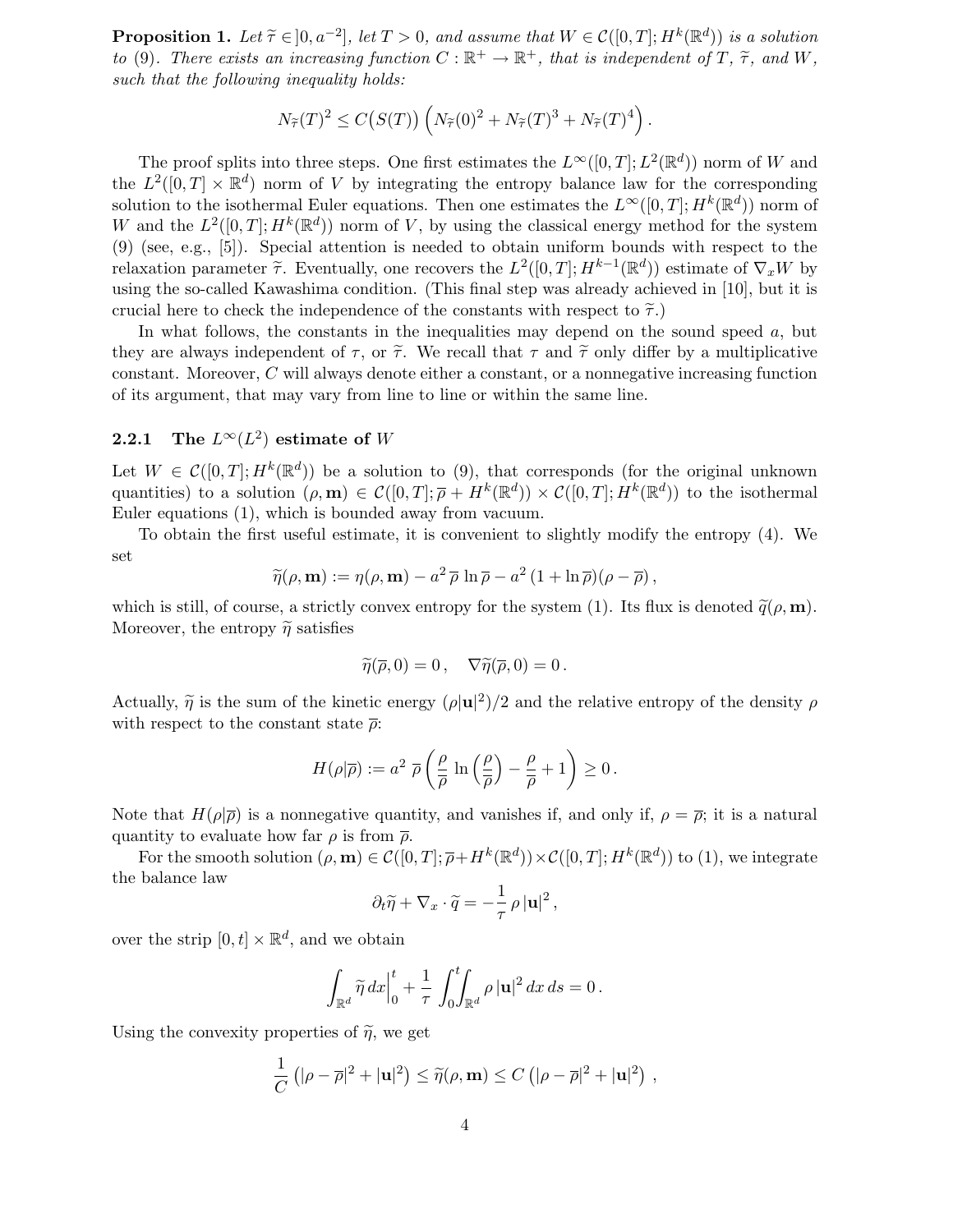where the constant C only depends on  $\overline{\rho}$ , and the norms  $\|\rho-\overline{\rho}\|_{L^{\infty}([0,t]\times\mathbb{R}^d)}$ ,  $\|\mathbf{m}\|_{L^{\infty}([0,t]\times\mathbb{R}^d)}$ . To conclude, we use the definition (5), and we thus derive the bounds

$$
\frac{1}{C} |W|^2 \le \widetilde{\eta}(\rho, \mathbf{m}) \le C |W|^2,
$$

where the constant C only depends on  $\overline{\rho}$ , and the norm  $||W||_{L^{\infty}([0,t]\times\mathbb{R}^d)}$ , but is independent of the relaxation parameter  $\tilde{\tau}$ .

Eventually, we obtain:

$$
\forall t \in [0, T], \quad \|W(t)\|_{L^2(\mathbb{R}^d)}^2 + \frac{1}{\tilde{\tau}} \int_0^t \|V(s)\|_{L^2(\mathbb{R}^d)}^2 ds \le C(S(t)) N_{\tilde{\tau}}(0)^2. \tag{12}
$$

## 2.2.2 The  $L^\infty(H^k)$  estimate of  $W$

Let  $\alpha \in \mathbb{N}^d$  satisfy  $1 \leq |\alpha| \leq k$ . We apply the derivative  $\partial_x^{\alpha}$  to (9), take the scalar product with  $\partial_x^{\alpha}W$ , and integrate over the strip  $[0, t] \times \mathbb{R}^d$ . Integration by parts yields

$$
\frac{1}{2} \int_{\mathbb{R}^d} A_0(V) \partial_x^{\alpha} W \cdot \partial_x^{\alpha} W dx \Big|_0^t + \frac{1}{\tilde{\tau}} \int_0^t \int_{\mathbb{R}^d} |\partial_x^{\alpha} V|^2 dx ds
$$
\n
$$
= \int_0^t \int_{\mathbb{R}^d} \left[ \frac{I_1 + I_2}{2} - (I_3 + I_4) \right] dx ds, \quad (13)
$$

where we have set:

$$
I_1 := \left\{ \partial_t A_0(V) \right\} \partial_x^{\alpha} W \cdot \partial_x^{\alpha} W, \qquad I_2 := \sum_{j=1}^d \left\{ \partial_{x_j} A_j(V) \right\} \partial_x^{\alpha} W \cdot \partial_x^{\alpha} W, \qquad (14)
$$

$$
I_3 := [\partial_x^{\alpha}, A_0(V)] \partial_t W \cdot \partial_x^{\alpha} W, \qquad I_4 := \sum_{j=1}^d [\partial_x^{\alpha}, A_j(V)] \partial_{x_j} W \cdot \partial_x^{\alpha} W. \qquad (15)
$$

We first estimate the integrals of  $I_1$  and  $I_2$ . Then we shall estimate the commutators  $I_3$  and  $I_4$ . Observe that (7) yields

$$
\partial_t A_0(V) = \begin{pmatrix} 0 & \partial_t V^T \\ \partial_t V & V \otimes \partial_t V + \partial_t V \otimes V \end{pmatrix}.
$$

Therefore, using (14) and (9), we have

$$
\int_0^t \int_{\mathbb{R}^d} |I_1| dx ds \le C(S(t)) \int_0^t \int_{\mathbb{R}^d} |\partial_t V| |\partial_x^{\alpha} V| |\partial_x^{\alpha} W| dx ds
$$
  
\n
$$
\le C(S(t)) \int_0^t \int_{\mathbb{R}^d} \left( |\nabla_x W| + \frac{1}{\tilde{\tau}} |V| \right) |\partial_x^{\alpha} V| |\partial_x^{\alpha} W| dx ds
$$
  
\n
$$
\le C(S(t)) \int_0^t \left( \|\nabla_x W(s)\|_{L^{\infty}(\mathbb{R}^d)} + \frac{1}{\tilde{\tau}} \|V(s)\|_{L^{\infty}(\mathbb{R}^d)} \right) \|\partial_x^{\alpha} V(s)\|_{L^2(\mathbb{R}^d)} \|\partial_x^{\alpha} W(s)\|_{L^2(\mathbb{R}^d)} ds.
$$

To conclude, we use the obvious bound  $\|\partial_x^{\alpha}W(s)\|_{L^2(\mathbb{R}^d)} \le N_{\tilde{\tau}}(t)$ , as well as Sobolev's imbedding  $H^{k-1}(\mathbb{R}^d) \subset L^{\infty}(\mathbb{R}^d)$ , and Cauchy-Schwarz' inequality. We get

$$
\int_0^t \int_{\mathbb{R}^d} |I_1| \, dx \, ds \le C \big( S(t) \big) N_{\widetilde{\tau}}(t)^3 \,. \tag{16}
$$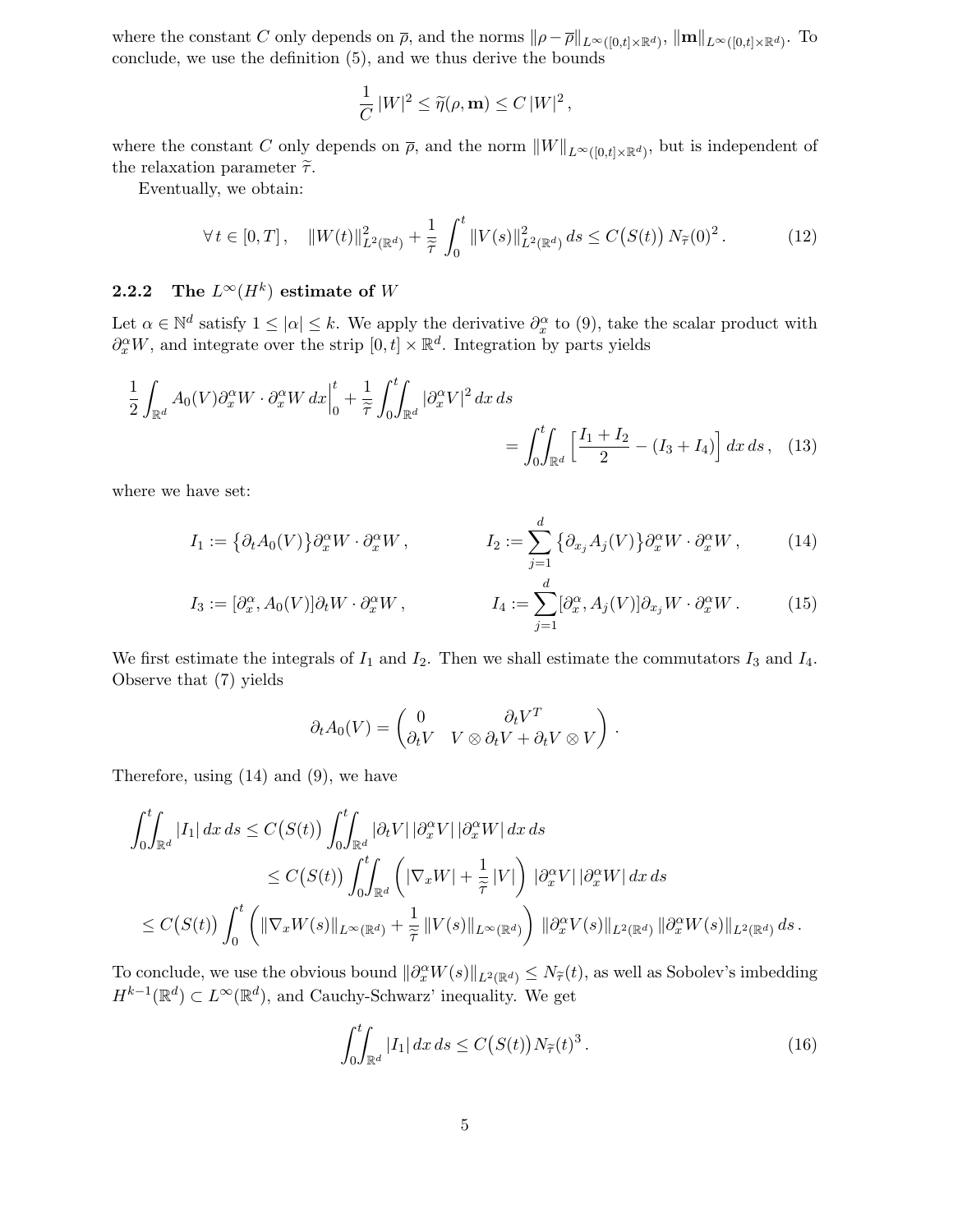The estimate of  $I_2$  is rather similar. From  $(14)$ , we get

$$
\int_0^t \int_{\mathbb{R}^d} |I_2| dx ds \le C(S(t)) \int_0^t \int_{\mathbb{R}^d} |\nabla_x V| |\partial_x^{\alpha} W|^2 dx ds
$$
  

$$
\le C(S(t)) \int_0^t \|\nabla_x V(s)\|_{L^{\infty}(\mathbb{R}^d)} \|\partial_x^{\alpha} W(s)\|_{L^2(\mathbb{R}^d)}^2 ds.
$$

Again, we use the bound  $\|\partial_x^{\alpha}W(s)\|_{L^2(\mathbb{R}^d)} \leq N_{\tilde{\tau}}(t)$ , Sobolev's imbedding, and Cauchy-Schwarz' inequality. We end up with

$$
\int_0^t \int_{\mathbb{R}^d} |I_2| \, dx \, ds \le C \big( S(t) \big) N_{\widetilde{\tau}}(t)^3 \,. \tag{17}
$$

To estimate  $I_3$ , we first apply Cauchy-Schwarz' inequality:

$$
\int_0^t \int_{\mathbb{R}^d} |I_3| \, dx \, ds \le \int_0^t \left\| [\partial_x^{\alpha}, A_0(V)] \partial_t W(s) \right\|_{L^2(\mathbb{R}^d)} \|\partial_x^{\alpha} W(s)\|_{L^2(\mathbb{R}^d)} \, ds \,, \tag{18}
$$

and we use the classical tame estimate for a commutator, see, e.g., [5, page 43]. For a fixed time  $s \in [0, t]$ , we obtain

$$
\|[\partial_x^{\alpha}, A_0(V)]\partial_t W(s)\|_{L^2(\mathbb{R}^d)} \le C \left( \|\partial_t W(s)\|_{L^{\infty}(\mathbb{R}^d)} \|\nabla_x A_0(V)(s)\|_{H^{k-1}(\mathbb{R}^d)} + \|\partial_t W(s)\|_{H^{k-1}(\mathbb{R}^d)} \|\nabla_x A_0(V)(s)\|_{L^{\infty}(\mathbb{R}^d)} \right). \tag{19}
$$

Using (9) to obtain the expression of  $\partial_t W$  in terms of  $\nabla_x W$  and V, we have, on the one hand

$$
\|\partial_t W(s)\|_{L^\infty(\mathbb{R}^d)} \leq C(S(t)) \left( \|\nabla_x W(s)\|_{L^\infty(\mathbb{R}^d)} + \frac{1}{\widetilde{\tau}} \|V(s)\|_{L^\infty(\mathbb{R}^d)} \right),
$$

while, on the other hand, the classical tame estimate for composed functions, see, e.g., [1, page 101], yields

$$
\|\partial_t W(s)\|_{H^{k-1}(\mathbb{R}^d)} \leq C\big(S(t)\big) \left( \|W(s)\|_{H^k(\mathbb{R}^d)} + \frac{1}{\widetilde{\tau}}\|V(s)\|_{H^{k-1}(\mathbb{R}^d)}\right) \,.
$$

The tame estimate of composed functions also enables us to derive the bound

$$
\|\nabla_x A_0(V)(s)\|_{H^{k-1}(\mathbb{R}^d)} \leq C\big(S(t)\big) \, \|V(s)\|_{H^k(\mathbb{R}^d)} \, .
$$

Using the three previous estimates in (19), we end up with

$$
\|[\partial_x^{\alpha}, A_0(V)]\partial_t W(s)\|_{L^2(\mathbb{R}^d)} \leq C(S(t))\|V(s)\|_{H^k(\mathbb{R}^d)} \left(\|W(s)\|_{H^k(\mathbb{R}^d)} + \frac{1}{\widetilde{\tau}}\|V(s)\|_{H^k(\mathbb{R}^d)}\right).
$$

With this estimate for the commutator, (18) yields

$$
\int_0^t \int_{\mathbb{R}^d} |I_3| dx ds \le C(S(t)) \int_0^t \|\nabla_x W(s)\|_{H^{k-1}(\mathbb{R}^d)} \|V(s)\|_{H^k(\mathbb{R}^d)} \sqrt{\left(\|W(s)\|_{H^k(\mathbb{R}^d)} + \frac{1}{\tilde{\tau}} \|V(\tau)\|_{H^k(\mathbb{R}^d)}\right) ds}.
$$

To conclude, we use either the bound  $||W(s)||_{H^k(\mathbb{R}^d)} \leq N_{\widetilde{\tau}}(t)$ , or the bound  $||\nabla_x W(s)||_{H^{k-1}(\mathbb{R}^d)} \leq$  $N_{\widetilde{\tau}}(t)$ , and Cauchy-Schwarz' inequality. We have thus derived

$$
\int_0^t \int_{\mathbb{R}^d} |I_3| \, dx \, ds \le C \big( S(t) \big) \, N_{\widetilde{\tau}}(t)^3 \,. \tag{20}
$$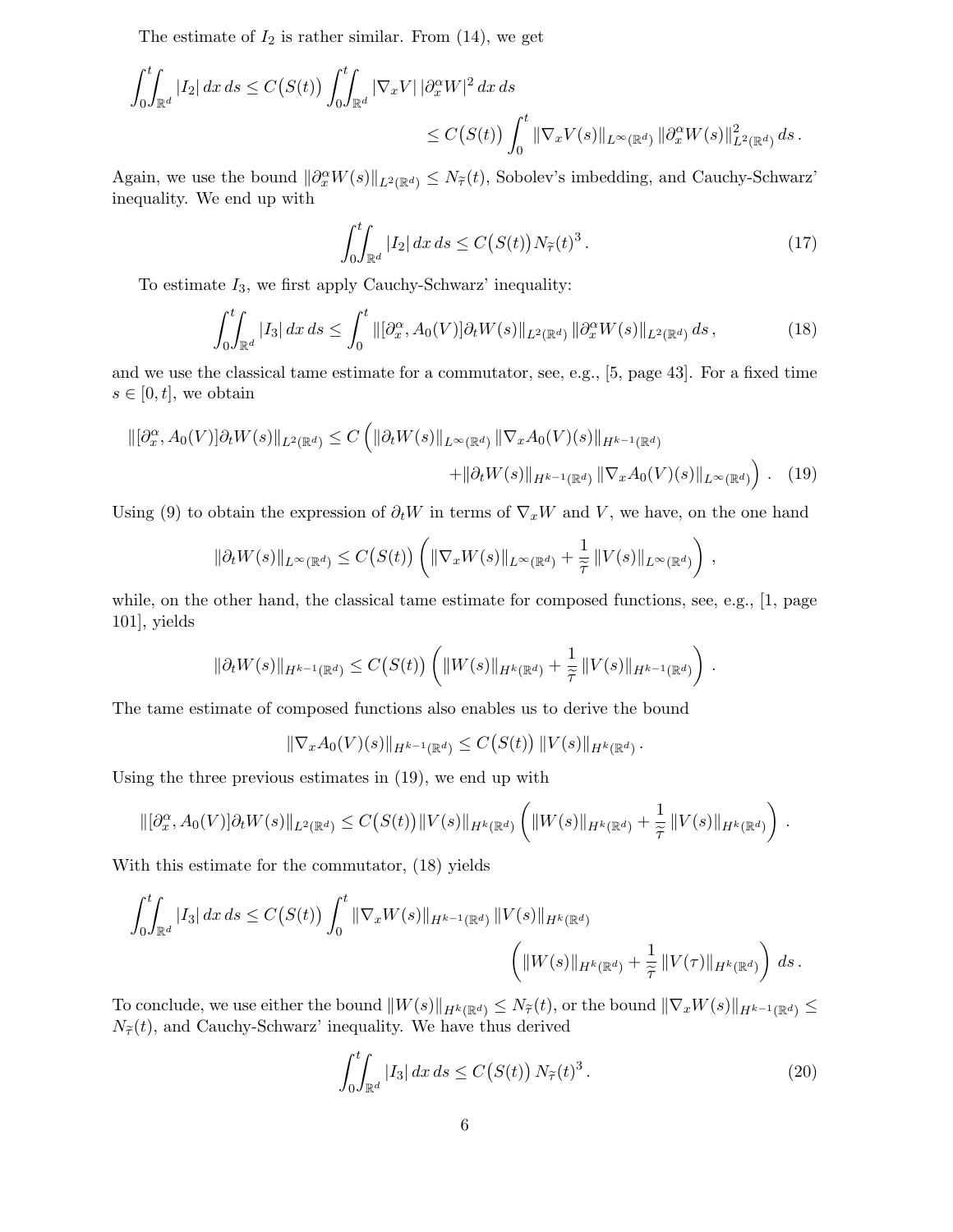The estimate of  $I_4$  is simpler, since  $I_4$  only involves spatial derivatives, see (15). We proceed as above, and we obtain the estimate

$$
\int_0^t \int_{\mathbb{R}^d} |I_4| \, dx \, ds \le C\big(S(t)\big) \, N_{\widetilde{\tau}}(t)^3 \,. \tag{21}
$$

The left hand side of (13) is easily estimated from below, and the right-hand side is estimated by (16), (17), (20), (21). Summing over the multiintegers  $\alpha$ , and using (12), we obtain the  $L^{\infty}([0,T]; H^k(\mathbb{R}^d))$  uniform estimate:

$$
\forall t \in [0, T], \quad \|W(t)\|_{H^k(\mathbb{R}^d)}^2 + \frac{1}{\tilde{\tau}} \int_0^t \|V(s)\|_{H^k(\mathbb{R}^d)}^2 ds \le C(S(t)) \left(N_{\tilde{\tau}}(0)^2 + N_{\tilde{\tau}}(t)^3\right). \tag{22}
$$

## **2.2.3** The  $L^2(H^{k-1})$  estimate of  $\nabla_x W$

In this paragraph, we follow the method developed in [10]. Recall that the matrices  $A_0, \ldots, A_d$ are defined by (7) and (8). We begin with the following elementary result:

**Lemma 1.** For  $\xi \in \mathbb{R}^d$ ,  $\xi \neq 0$ , we define a real matrix  $K(\xi)$  in the following way:

$$
K(\xi) := \begin{pmatrix} 0 & \frac{1}{a^2} \frac{\xi^T}{|\xi|} \\ -\frac{\xi}{|\xi|} & 0 \end{pmatrix}.
$$

Then  $K(\xi) A_0(0)$  is skew-symmetric, and

$$
K(\xi) \sum_{j=1}^{d} \xi_j A_j(0) = \begin{pmatrix} |\xi| & 0 \\ 0 & -a^2 \frac{\xi \otimes \xi}{|\xi|} \end{pmatrix}.
$$

We rewrite (9) as follows:

$$
A_0(0)\,\partial_t W + \sum_{j=1}^d A_j(0)\,\partial_{x_j} W = -\frac{1}{\tilde{\tau}}\,\begin{pmatrix} 0\\V \end{pmatrix} + h\,,\tag{23}
$$

where we have set

$$
h := \frac{1}{\tilde{\tau}} \{ I - A_0(0) A_0(V)^{-1} \} {0 \choose V} + \sum_{j=1}^d \{ A_j(0) - A_j(V) - (A_0(0) - A_0(V)) A_0(V)^{-1} A_j(V) \} \partial_{x_j} W.
$$

Since  $k - 1 > d/2$ , the Sobolev space  $H^{k-1}(\mathbb{R}^d)$  is an algebra. Therefore, we have

$$
\forall s \in [0, t], \quad \|h(s)\|_{H^{k-1}(\mathbb{R}^d)} \le C(S(t))
$$

$$
\left(\frac{1}{\tilde{\tau}} \|V(s)\|_{H^{k-1}(\mathbb{R}^d)}^2 + \|V(s)\|_{H^{k-1}(\mathbb{R}^d)} \|\nabla_x W(s)\|_{H^{k-1}(\mathbb{R}^d)}\right), \quad (24)
$$

for a suitable increasing function C that is independent of the relaxation parameter  $\tilde{\tau}$ .

We take the Fourier transform (in the space variable x) of (23), multiply by  $-i\tilde{\tau}(\tilde{W})^*K(\xi)$ , and then, we compute the real part of each term in the equality. The notation  $X^*$  stands for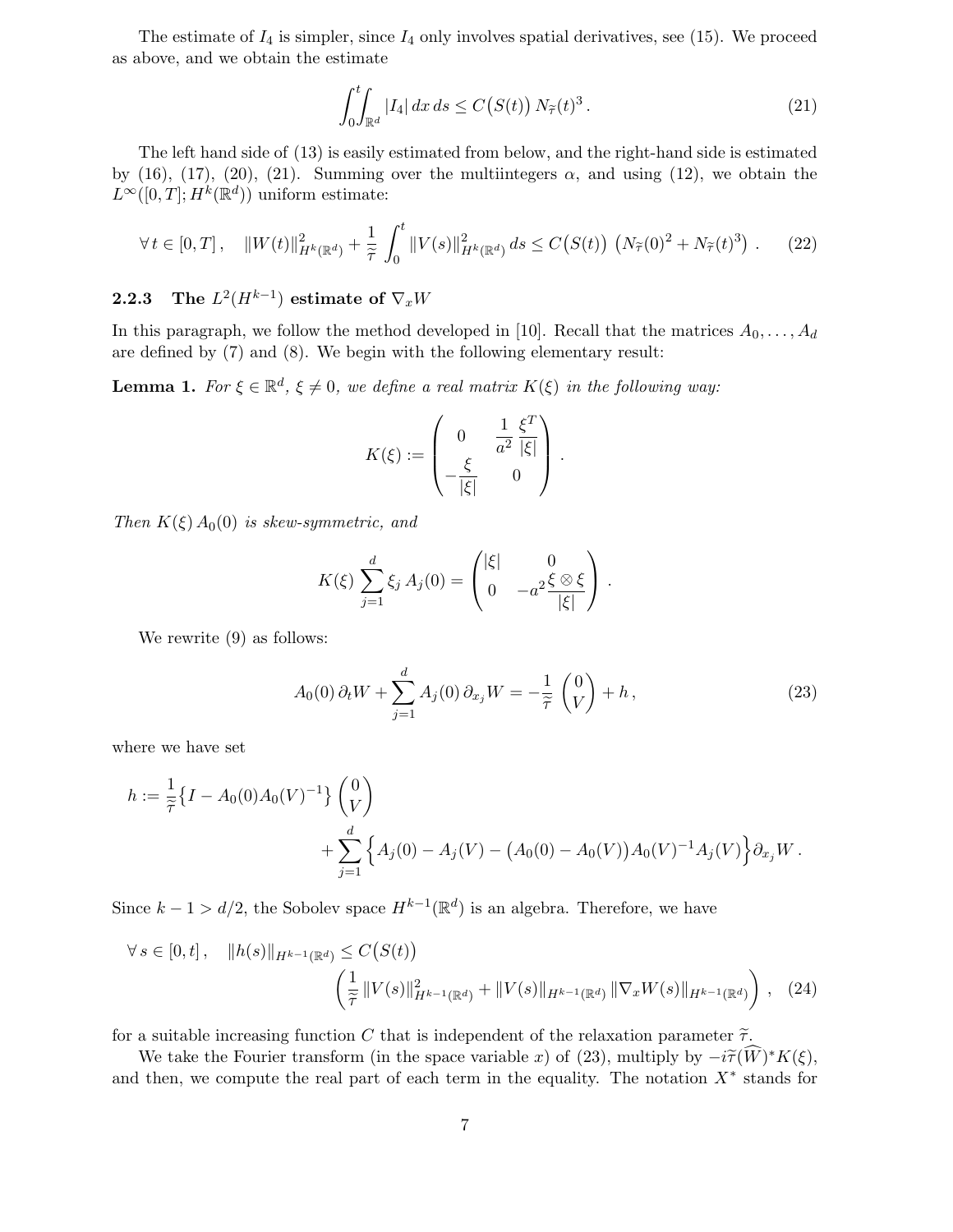the transposed conjugate of a vector  $X \in \mathbb{C}^q$ ,  $q \in \mathbb{N}$ . Using the expression of the matrix  $K(\xi)$ , see Lemma 1, we obtain

$$
\widetilde{\tau} \operatorname{Im} \left( (\widehat{W})^* K(\xi) A_0(0) \frac{d \widehat{W}}{dt} \right) + \widetilde{\tau} (\widehat{W})^* K(\xi) \left( \sum_{j=1}^d \xi_j A_j(0) \right) \widehat{W}
$$
  

$$
= -\frac{1}{a^2} \operatorname{Im} \left( (\widehat{U})^* \frac{\xi^T \widehat{V}}{|\xi|} \right) + \widetilde{\tau} \operatorname{Im} \left( (\widehat{W})^* K(\xi) \widehat{h} \right). \tag{25}
$$

The left-hand side of (25) is simplified by observing that the skew-symmetry of  $K(\xi)A_0(0)$ (see Lemma 1) implies the relation

Im 
$$
(\widehat{W})^* K(\xi) A_0(0) \frac{d\widehat{W}}{dt}
$$
 = Re  $\frac{d}{dt} (\widehat{W})^* K(\xi) A_0(0) \widehat{W}$ .

Using Lemma 1, it is now straightforward to derive a lower bound for the left-hand side of (25). Indeed, we have

$$
\widetilde{\tau} \operatorname{Im} \left( (\widehat{W})^* K(\xi) A_0(0) \frac{d\widehat{W}}{dt} \right) + \widetilde{\tau} (\widehat{W})^* K(\xi) \left( \sum_{j=1}^d \xi_j A_j(0) \right) \widehat{W}
$$
  
\n
$$
\geq \widetilde{\tau} \operatorname{Re} \frac{d}{dt} \left( (\widehat{W})^* K(\xi) A_0(0) \widehat{W} \right) + \widetilde{\tau} |\xi| |\widehat{W}|^2 - C \widetilde{\tau} |\xi| |\widehat{V}|^2. \tag{26}
$$

The right-hand side of (25) can be estimated thanks to Young's inequality, and thanks to a uniform bound for the matrices  $K(\xi)$  (see Lemma 1). For  $\xi \neq 0$ , we obtain

$$
-\frac{1}{a^2}\operatorname{Im}\left((\widehat{U})^*\frac{\xi^T\widehat{V}}{|\xi|}\right)+\widetilde{\tau}\operatorname{Im}\left((\widehat{W})^*K(\xi)\widehat{h}\right)\leq \frac{\widetilde{\tau}}{2}|\xi||\widehat{W}|^2+\frac{C}{\widetilde{\tau}|\xi|}|\widehat{V}|^2+\frac{C\widetilde{\tau}}{|\xi|}|\widehat{h}|^2.\tag{27}
$$

Combining (26) and (27) in (25) yields

$$
\frac{\widetilde{\tau}}{2}|\xi| \, |\widehat{W}|^2 \leq \frac{C}{\widetilde{\tau}} \left(\frac{1}{|\xi|} + |\xi|\right) |\widehat{V}|^2 + \frac{C\,\widetilde{\tau}}{|\xi|} \, |\widehat{h}|^2 - \widetilde{\tau} \, \operatorname{Re} \, \frac{d}{dt} \left( (\widehat{W})^* K(\xi) A_0(0) \widehat{W} \right) \,. \tag{28}
$$

We consider an integer  $\ell$  such that  $1 \leq \ell \leq k$ . We multiply (28) by  $|\xi|^{2\ell-1}$ , integrate over  $[0, t] \times \mathbb{R}^d$ , and then we use Plancherel's Theorem:

$$
\widetilde{\tau} \int_0^t \int_{\mathbb{R}^d} \sum_{|\alpha|=\ell} |\partial_x^{\alpha} W|^2 dx ds \le -C \widetilde{\tau} \operatorname{Re} \int_{\mathbb{R}^d} |\xi|^{2\ell-1} \left( (\widehat{W})^* K(\xi) A_0(0) \widehat{W} \right) d\xi \Big|_0^t
$$
  
+ 
$$
\frac{C}{\widetilde{\tau}} \int_0^t \|V(s)\|_{H^\ell(\mathbb{R}^d)}^2 ds + C \widetilde{\tau} \int_0^t \|h(s)\|_{H^{\ell-1}(\mathbb{R}^d)}^2 ds. \tag{29}
$$

The matrices  $K(\xi)$  are uniformly bounded when  $\xi \in \mathbb{R}^d$ ,  $\xi \neq 0$ , and we thus have

$$
- C \widetilde{\tau} \operatorname{Re} \int_{\mathbb{R}^d} |\xi|^{2\ell - 1} \left( (\widehat{W})^* K(\xi) A_0(0) \widehat{W} \right) d\xi \Big|_0^t
$$
  

$$
\leq C \widetilde{\tau} \left( \int_{\mathbb{R}^d} (1 + |\xi|^2)^{\ell} |\widehat{W}(t)|^2 d\xi + \int_{\mathbb{R}^d} (1 + |\xi|^2)^{\ell} |\widehat{W}(0)|^2 d\xi \right)
$$
  

$$
\leq C \widetilde{\tau} \left( \|W(t)\|_{H^{\ell}(\mathbb{R}^d)}^2 + \|W(0)\|_{H^{\ell}(\mathbb{R}^d)}^2 \right).
$$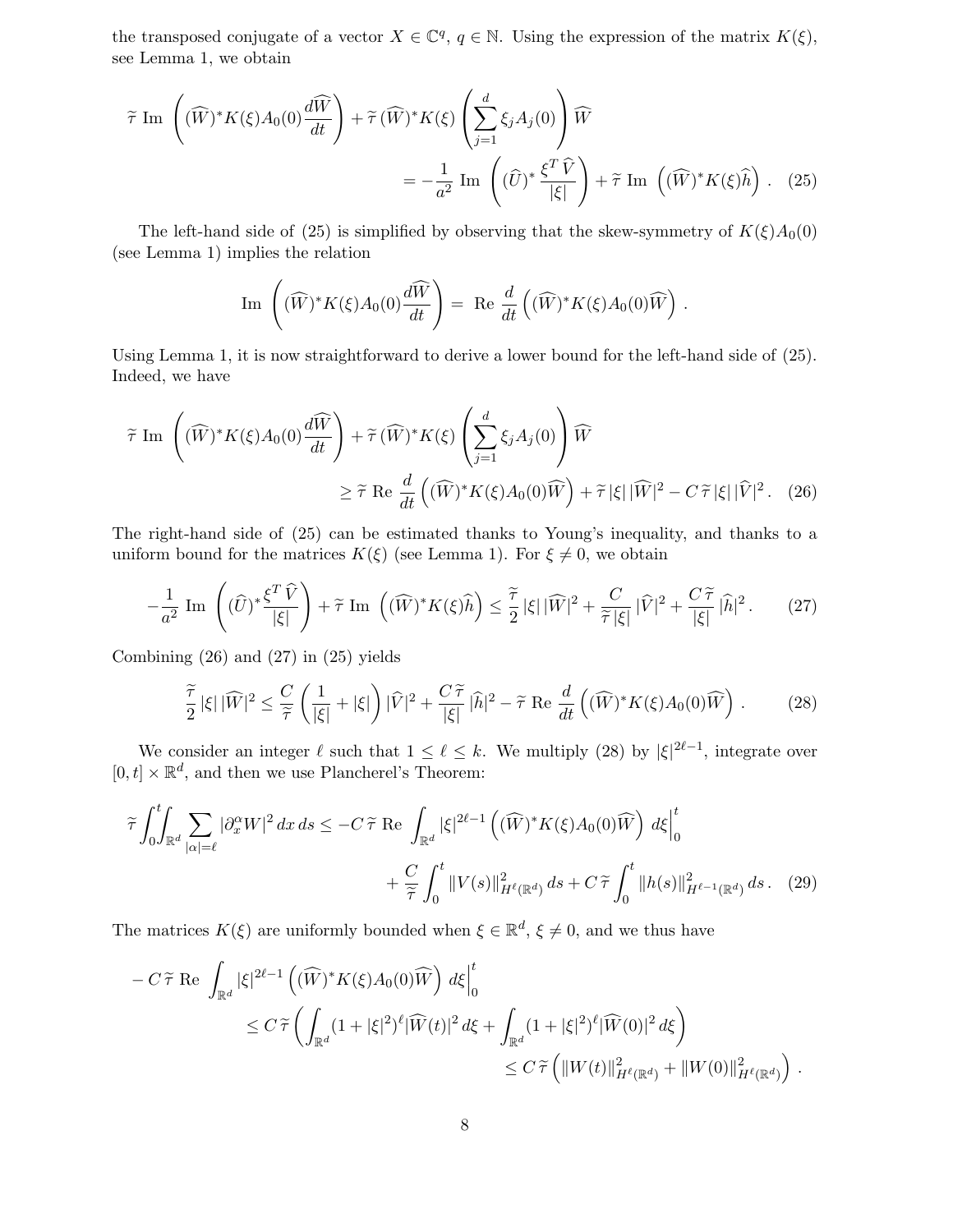Using  $(22)$ ,  $(29)$  thus leads to

$$
\widetilde{\tau} \int_0^t \sum_{|\alpha|=\ell} \|\partial_x^{\alpha} W(s)\|_{L^2(\mathbb{R}^d)}^2 ds \le C(S(t)) \left( N_{\widetilde{\tau}}(0)^2 + N_{\widetilde{\tau}}(t)^3 \right) + C \widetilde{\tau} \int_0^t \|h(s)\|_{H^{k-1}(\mathbb{R}^d)}^2 ds. \tag{30}
$$

To conclude, we use the  $H^{k-1}(\mathbb{R}^d)$  estimate of the source term h, see (24). We obtain

$$
\tilde{\tau} \int_0^t \|h(s)\|_{H^{k-1}(\mathbb{R}^d)}^2 ds \leq C(S(t)) \int_0^t \frac{1}{\tilde{\tau}} \|V(s)\|_{H^{k-1}(\mathbb{R}^d)}^4 \n+ \|V(s)\|_{H^{k-1}(\mathbb{R}^d)}^3 \|\nabla_x W(s)\|_{H^{k-1}(\mathbb{R}^d)} + \tilde{\tau} \|V(s)\|_{H^{k-1}(\mathbb{R}^d)}^2 \|\nabla_x W(s)\|_{H^{k-1}(\mathbb{R}^d)}^2 ds.
$$

We use the bound  $||V(s)||_{H^{k-1}(\mathbb{R}^d)} \leq N_{\tilde{\tau}}(t)$ , and Cauchy-Schwarz' inequality. In the end, we are led to the estimate

$$
\widetilde{\tau}\int_0^t \|h(s)\|_{H^{k-1}(\mathbb{R}^d)}^2 ds \leq C(S(t))N_{\widetilde{\tau}}(t)^4.
$$

Using this final estimate in (30), and summing over  $\ell = 1, \ldots, k - 1$ , we obtain the estimate of  $\nabla_x W$  in  $L^2([0,T]; H^{k-1}(\mathbb{R}^d))$ . Together with (22), this ends the proof of Proposition 1.

#### 2.3 End of the proof of Theorem 1

To conclude the proof, we follow [7]. Using Proposition 1, we first deduce that there exists a numerical constant  $C_0 \geq 1$  such that, if  $W \in \mathcal{C}([0,T]; H^k(\mathbb{R}^d))$  is a solution to (9) that satisfies  $N_{\widetilde{\tau}}(T) \leq 1$ , then W also satisfies

$$
N_{\widetilde{\tau}}(T)^2 \leq C_0 \left( N_{\widetilde{\tau}}(0)^2 + N_{\widetilde{\tau}}(T)^3 \right) .
$$

The constant  $C_0$  is, of course, independent of  $\tilde{\tau}$ . Consequently, if W is a smooth solution on a time interval [0, T] that satisfies  $N_{\widetilde{\tau}}(T) \leq 1/(2C_0)$ , then W also satisfies

$$
N_{\widetilde{\tau}}(T) \le \sqrt{2C_0} \, N_{\widetilde{\tau}}(0) \,. \tag{31}
$$

Before going on, we observe that  $N_{\tilde{\tau}}(0)$  is independent of  $\tilde{\tau}$ , see (10), since  $N_{\tilde{\tau}}(0)$  is nothing but the norm of the initial data  $W(0)$  in  $H^k(\mathbb{R}^d)$ .

Consider an initial condition  $W(0) \in H^k(\mathbb{R}^d)$  such that  $||W(0)||_{H^k(\mathbb{R}^d)} \leq 1/[2(2C_0)^{3/2}]$ . Assume that the corresponding smooth solution  $W$  to  $(9)$  is not global, and thus blows up in finite time, say at time  $T_* > 0$ . This means that for some positive time  $T_0$ , one has

$$
N_{\widetilde{\tau}}(T_0) = \frac{1}{4C_0} > N_{\widetilde{\tau}}(0), \text{ and } \forall t \in ]T_0, T_*[, \quad N_{\widetilde{\tau}}(t) > \frac{1}{4C_0}.
$$

Since  $N_{\widetilde{\tau}}(T_0) < 1/(2C_0)$ , there exists a time  $T_1 \in ]T_0, T_*[$  such that  $N_{\widetilde{\tau}}(T_1) \leq 1/(2C_0)$ , and, applying (31), we obtain

$$
N_{\widetilde{\tau}}(T_1) \leq \sqrt{2C_0} N_{\widetilde{\tau}}(0) \leq \frac{\sqrt{2C_0}}{2(2C_0)^{3/2}} \leq \frac{1}{4C_0}.
$$

We are led to a contradiction. The smooth solution is thus global in time for small enough initial data. The key point is that the smallness of the initial data is independent of  $\tilde{\tau}$ . Moreover, when  $\|W(0)\|_{H^k(\mathbb{R}^d)} \le 1/[2(2C_0)^{3/2}]$ , we have the (global in time) uniform estimate

$$
\forall t \geq 0, \quad N_{\widetilde{\tau}}(t) \leq \min\left(\frac{1}{2C_0}, \sqrt{2C_0} N_{\widetilde{\tau}}(0)\right).
$$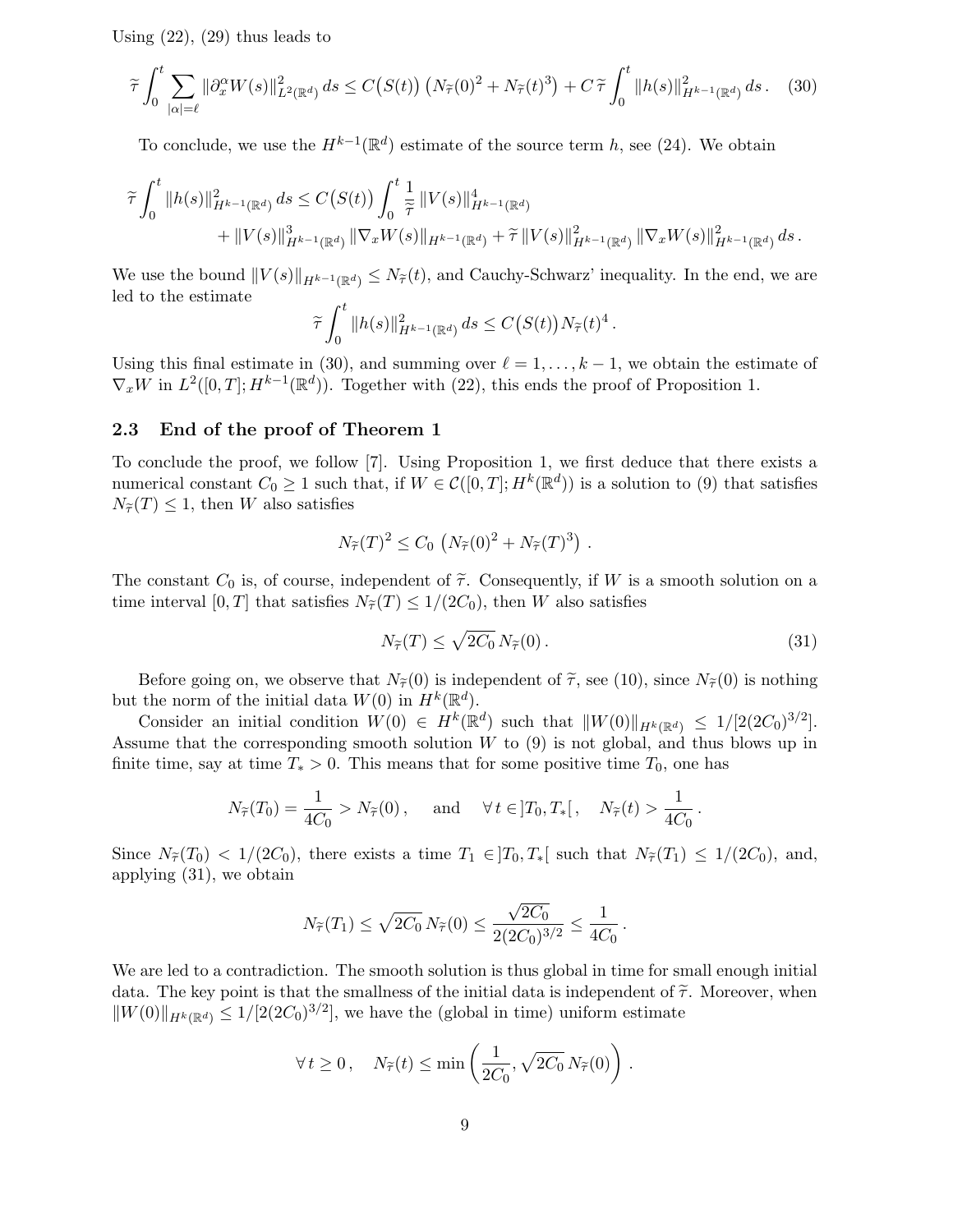It remains to convert the result for the system (9) into a result for the system (1). Using (5), we compute

$$
\rho - \overline{\rho} = \overline{\rho} \Big[ \exp \left( U + \frac{1}{2} |V|^2 \right) - 1 \Big], \quad \mathbf{u} = V.
$$

Consequently, there exists a number  $\delta > 0$  that is independent of  $\tilde{\tau}$  such that, if

$$
\|\rho_0-\overline{\rho}\|_{H^k(\mathbb{R}^d)}+\|\textup{\textbf{m}}_0\|_{H^k(\mathbb{R}^d)}\leq \delta\,,
$$

then (1) has a global smooth solution  $(\rho^{\tau}, \mathbf{m}^{\tau})$ , with initial data  $(\rho_0, \mathbf{m}_0)$ , and that satisfies the global uniform estimate

$$
\sup_{t\geq 0} (\|\rho^{\tau}(t)-\overline{\rho}\|_{H^k(\mathbb{R}^d)}^2 + \|\mathbf{m}^{\tau}(t)\|_{H^k(\mathbb{R}^d)}^2) + \frac{1}{\tau} \int_0^{+\infty} \|\mathbf{m}^{\tau}(s)\|_{H^k(\mathbb{R}^d)}^2 ds
$$
  
\n
$$
\leq C (\|\rho_0 - \overline{\rho}\|_{H^k(\mathbb{R}^d)}^2 + \|\mathbf{m}_0\|_{H^k(\mathbb{R}^d)}^2),
$$

for a suitable numerical constant C that is independent of the relaxation time  $\tau$  (but that depends on the fixed reference density  $\bar{\rho}$ , on the sound speed a, and on the radius  $\delta$  of the ball in  $H^k(\mathbb{R}^d)$ ).

## 3 Convergence towards the heat equation

Let  $(\rho^{\tau}, \mathbf{m}^{\tau})$  stand for the solution to (1) obtained in Theorem 1, for some given initial data  $(\rho_0, \mathbf{m}_0)$  that are independent of  $\tau$ . Performing the limit  $\tau \to 0$  in (1) directly is not relevant at all, since it would simply lead to the trivial limit equation  $\mathbf{m} = 0$ ,  $\partial_t \rho = 0$ . Interesting phenomena can be observed by looking at a large time scale. Indeed, we change the time variable by considering a " $\mathcal{O}(1/\tau)$  time scale":

$$
\varrho^\tau(s,x) := \rho^\tau(s/\tau,x)\,, \qquad \mathbf{v}^\tau(s,x) := \mathbf{u}^\tau(s/\tau,x)\,.
$$

(Observe that the new "time" variable  $s$  is actually homogeneous to the square of a time, since  $\tau$  is homogeneous to a time.) The new unknowns satisfy the following system:

$$
\partial_s \varrho^{\tau} + \nabla_x \cdot \left(\frac{\varrho^{\tau} \mathbf{v}^{\tau}}{\tau}\right) = 0, \qquad (32)
$$

$$
\tau^2 \partial_s \left( \frac{\varrho^{\tau} \mathbf{v}^{\tau}}{\tau} \right) + \tau^2 \nabla_x \cdot \left( \frac{\varrho^{\tau} \mathbf{v}^{\tau} \otimes \mathbf{v}^{\tau}}{\tau^2} \right) = -\frac{\varrho^{\tau} \mathbf{v}^{\tau}}{\tau} - a^2 \nabla_x \varrho^{\tau} . \tag{33}
$$

We deduce directly from (2) that both quantities  $\sup_{s\geq 0} ||\varrho^{\tau}(s) - \overline{\rho}||_{H^{k}(\mathbb{R}^{d})}$  and

$$
\frac{1}{\tau} \int_0^\infty \|\mathbf{m}^\tau(t)\|_{H^k(\mathbb{R}^d)}^2 dt = \frac{1}{\tau^2} \int_0^\infty \|\varrho^\tau \mathbf{v}^\tau(\sigma)\|_{H^k(\mathbb{R}^d)}^2 d\sigma
$$

are bounded uniformly with respect to  $\tau > 0$ . Moreover, we know that the density  $\varrho^{\tau}$  is uniformly bounded from above, and from below. This allows us to obtain readily the heat equation as  $\tau$ tends to 0. Indeed, the left-hand side of (33) reads as  $\tau^2 \times$  the time derivative of a quantity that is bounded in  $L^2(\mathbb{R}^+ \times \mathbb{R}^d)$ , plus  $\tau^2 \times$  the space derivative of a quantity that is bounded in  $L^1(\mathbb{R}^+ \times \mathbb{R}^d)$ . Hence, as  $\tau$  goes to 0, we are led to

$$
-\frac{\varrho^{\tau} \mathbf{v}^{\tau}}{\tau} - a^2 \nabla_x \varrho^{\tau} \rightharpoonup 0 \qquad \text{in } \mathcal{D}'(\mathbb{R}^+ \times \mathbb{R}^d).
$$

Inserting this information into (32), we get

$$
\partial_s \varrho^{\tau} - a^2 \Delta_x \varrho^{\tau} \rightharpoonup 0 \qquad \text{in } \mathcal{D}'(\mathbb{R}^+ \times \mathbb{R}^d) \text{ as } \tau \to 0. \tag{34}
$$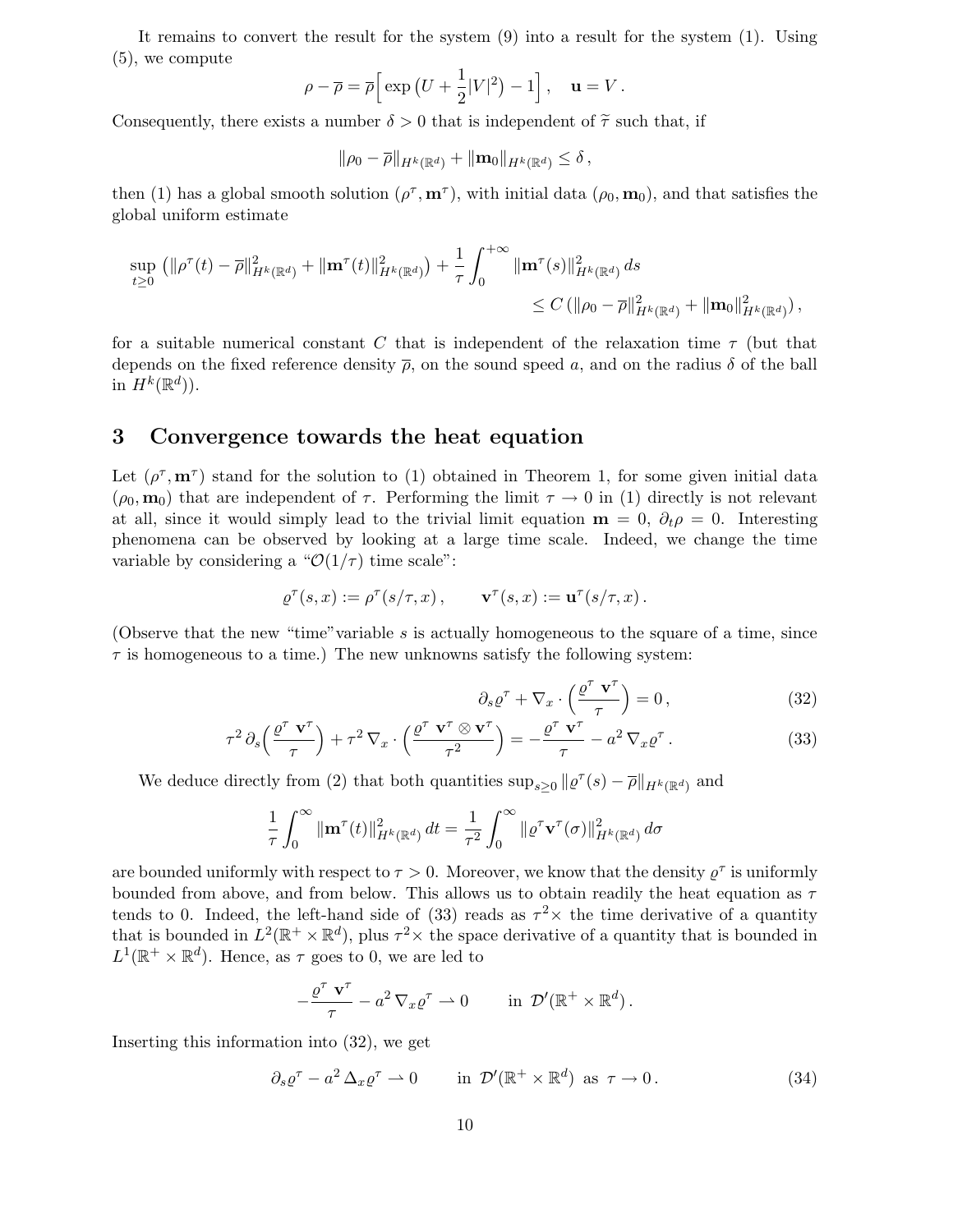Let  $\varrho \in \mathcal{C}(\mathbb{R}^+;\overline{\rho}+H^k(\mathbb{R}^d))$  denote the solution to the heat equation (3) with initial data  $\rho_0 \in \overline{\rho} + H^k(\mathbb{R}^d)$ . We want to make precise the convergence of the sequence  $(\varrho^{\tau})$  towards  $\varrho$ . First we are going to prove that  $(\varrho^{\tau})$  tends towards  $\varrho$  in the sense of distributions in  $\mathbb{R}^+ \times \mathbb{R}^d$ . Then we are going to show the convergence stated in Corollary 1.

Let  $T > 0$ . We first note that (32) implies that  $(\partial_s \varrho^{\tau})$  is bounded in  $L^2(\mathbb{R}^+; H^{k-1}(\mathbb{R}^d))$ . Moreover,  $(\varrho^{\tau}-\overline{\rho})$  is bounded in  $\mathcal{C}(\mathbb{R}^+; H^k(\mathbb{R}^d))$ , and is thus also bounded in  $L^2(0,T; H^{k-1}(\mathbb{R}^d))$ . In particular, we deduce that there exists a subsequence  $(\tau_n)$  that tends to 0, and there exists a function  $\tilde{\rho}$  such that

$$
\widetilde{\varrho}-\overline{\rho}\in H^1(0,T;H^{k-1}(\mathbb{R}^d)),
$$
 and  $\varrho^{\tau_n}-\overline{\rho}\to\widetilde{\varrho}-\overline{\rho}$  weakly in  $H^1(0,T;H^{k-1}(\mathbb{R}^d))$ .

We have  $\widetilde{\varrho} \in \mathcal{C}([0,T]; \overline{\rho} + H^{k-1}(\mathbb{R}^d))$ , and since  $\varrho^{\tau_n}|_{s=0} = \rho_0$  for all n, we obtain  $\widetilde{\varrho}|_{s=0} = \rho_0$ . To prove this, we observe that, for all point  $y \in \mathbb{R}^d$ , the linear form  $\delta_{(s,x)=(0,y)}$  is well-defined and continuous on  $H^1(0,T; H^{k-1}(\mathbb{R}^d))$ . Therefore, for all point  $y \in \mathbb{R}^d$ , we have

$$
\varrho^{\tau_n}(0, y) = \rho_0(y) \longrightarrow \widetilde{\varrho}(0, y) \quad \text{as } n \to +\infty \, .
$$

Now, we note that (34) implies that  $\tilde{\varrho} \in \mathcal{C}([0,T]; \overline{\rho} + H^{k-1}(\mathbb{R}^d))$  is a solution to the heat equation with initial data  $\rho_0$ . Hence  $\widetilde{\varrho} = \varrho \in \mathcal{C}([0,T]; \overline{\rho} + H^k(\mathbb{R}^d))$ . Now, a classical argument shows that the whole sequence  $(\varrho^{\tau} - \varrho)$  converges towards zero for the weak topology of  $H^1(0,T; H^{k-1}(\mathbb{R}^d))$ . In particular, we obtain

$$
\varrho^{\tau} \rightharpoonup \varrho \quad \text{in } \mathcal{D}'(\mathbb{R}^+ \times \mathbb{R}^d) \text{ as } \tau \to 0. \tag{35}
$$

Let  $T > 0$ , and let  $0 < k' < k$ . We have already noticed that, thanks to  $(32)$ ,  $(\partial_s \varrho^{\tau})$  is bounded in  $L^2(\mathbb{R}^+, H^{k-1}(\mathbb{R}^d))$ . Moreover, for any  $R > 0$ ,  $(\varrho^{\tau})$  is bounded in  $\mathcal{C}(\mathbb{R}^+; H^k(B_R))$ .<sup>1</sup> Hence, we can apply the compactness result of [9, Corollary 4]; we deduce that  $(\varrho^{\tau})$  is relatively compact in  $\mathcal{C}([0,T];H^{k'}(B_R))$  for any  $R>0$ . Note that any limit value of a subsequence of  $(\varrho^{\tau})$ in  $\mathcal{C}([0,T];H^{k'}(B_R))$  is also a limit in the space of distributions  $\mathcal{D}'([0,T[\times B_R))$ . Consequently, any limit value of a subsequence of  $(\varrho^{\tau})$  in the space  $\mathcal{C}([0,T];H^{k'}(\overset{\circ}{B_R}))$  is equal to  $\varrho$ . We have thus obtained the convergence of the whole sequence  $(\varrho^{\tau})$  in the space  $\mathcal{C}([0,T];H^{k'}(\overline{B}_R))$ :

$$
\forall R > 0 \,, \quad \varrho^{\tau} \longrightarrow \varrho \quad \text{in } C([0, T]; H^{k'}(B_R)) \,.
$$

The proof of Corollary 1 is complete.

Acknowledgments Research of the authors was supported by the EU financed network HYKE, HPRN-CT-2002-00282.

## References

- $[1]$  S. Alinhac, P. Gérard. *Opérateurs pseudo-différentiels et théorème de Nash-Moser*. InterEditions, 1991.
- [2] B. Hanouzet, R. Natalini. Global existence of smooth solutions for partially dissipative hyperbolic systems with a convex entropy. Arch. Ration. Mech. Anal., 169(2):89–117, 2003.
- [3] S. Junca, M. Rascle. Strong relaxation of the isothermal Euler system to the heat equation. Z. Angew. Math. Phys., 53(2):239–264, 2002.
- [4] T. Kato. The Cauchy problem for quasi-linear symmetric hyperbolic systems. Arch. Rational Mech. Anal., 58(3):181–205, 1975.

<sup>&</sup>lt;sup>1</sup>Recall that  $B_R$  denotes the ball of radius R in  $\mathbb{R}^d$ .